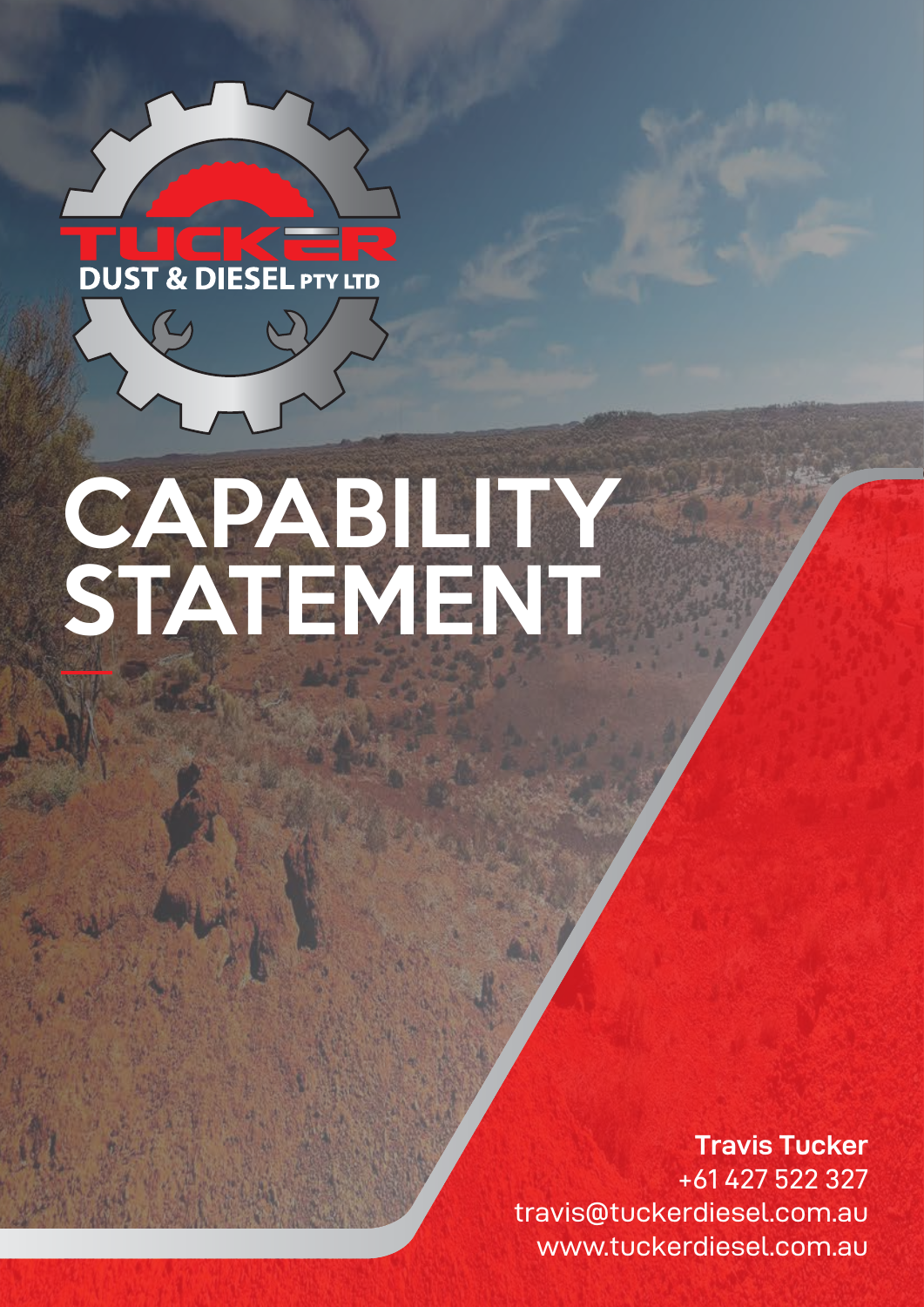# **WHO ARE WE?**

Tucker Dust and Diesel was established in 2019, providing plant and vehicle maintenance services to the Goldfields Region of Western Australia. Proudly 100% Aboriginal Owned and Operated, we focus our efforts on providing reliable and high-quality servicing and repairs to our clients.

# **WHAT WE DO**

Tucker are specialists in providing a comprehensive mobile maintenance service for vehicles and various mining support equipment.

- » We EXAMINE the extent of malfunction or damage.
- » We COMMUNICATE clearly with customers regarding repair options.
- » We REPAIR by following stringent checklists and processes.
- » We SUPPORT by providing a sound servicing schedule if requested.

### **WHY WE DO IT**

Managing Director of Tucker Dust and Diesel, Travis Tucker, is a strong believer in helping the local community and its people. He has a long-term vision of creating professional employment opportunities for the next generation through apprenticeships and traineeships. Instilling quality workmanship into their training regime is important to Travis, as providing a quality service to clients is core to Travis's working ethos.



# **HOW WE DO IT**

Recognising the high-risk environment from which we operate, Tucker Dust and Diesel ensures that all team members are trained and competent people who never jeopardise safety. We provide our team members with the right tools and resources required in order to complete tasks effectively, efficiently, and safely. We understand that a consistent approach toward services and repairs by our team is important to both ourselves and our clients. As such, we have developed a comprehensive Integrated Management System, which is driven directly by our safety, resource, and financial policies.

#### **EQUIPMENT/PLANT**

Tucker Dust and Diesel offer a large array of equipment for lease, including:

- » Generators (Small 10KVA through to large 1250KVA options available)
- » Lighting Towers (LED and Metal-Halide options available)
- » Pumps (Trailer and Skid options available)
- » Headworks (Headworks, Flow Meters, and Standpipes available)
- 22KL Staging Tanks »
- 440CFM Compressors »
- » Trailers (Car, Plant, 1000L Pod, and Box options available)
- » Starter Panels (22KW through to 220KW options available)
- » Transformers (100KVA through to 500KVA options available)
- » Distribution Boards (15A through to 1000A options available)
- » Load Banks (12KVA through to 600KVA options available)
- Cables (Single and multi options available of » various length requirements) Trucks (6tn, 12tn, and Prime Mover options available)

Tucker Dust and Diesel currently provides services for Tellus, Paddington, Kai Rho, and Brenntech, and we are focussed on continuing to build our client base through the provision of quality service and equipment.

We currently have partnerships in place with Statewest Group, Genwest, and Ryans Mechanical Contracting in the Goldfields, which provides us with the ability to expand our capabilities and capacity as our clients require.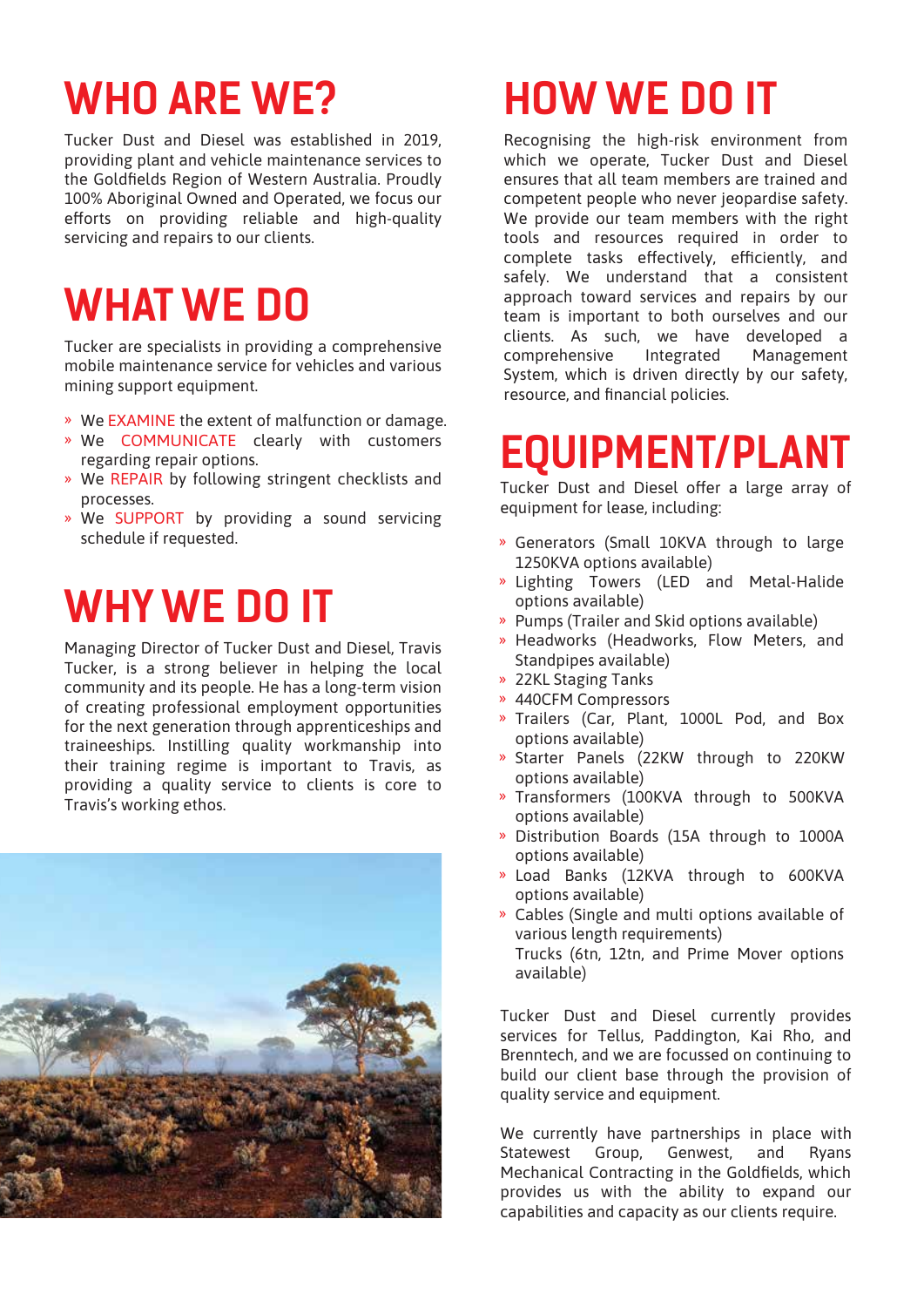# **WHAT OUR CLIENTS SAY**

"Delays in delivery and subpar equipment have been a constant source of frustration. It was only when we outsourced our equipment, operators and maintenance contracts to Tucker Dust & Diesel that quality and follow through stopped becoming issues."

#### **Clark Greggory Anders** Fimiston

"Travis (Tucker Dust & Diesel's Managing Director) and the team did not disappoint with their professionalism and transparency. They were honest with what they can provide and do for us; and when they promise something, they absolutely deliver."

> **Shannon McKenzie** South Boulder

# **Expertise, Convenience, Reliability.**

# **TRAVIS TUCKER**

Travis Tucker is a proud Aboriginal man of Tjalkadjara, Nyalpa Pirniku, Darlot, Esperance Nyungar and WA/SA Mirning People heritage. He is a qualified heavy-diesel mechanic, with licences across vehicle works, electrical, and automotive air-conditioning areas.

Travis previously worked with several reputable companies, including FMG, BHP, BIS, and Department of Transport, enabling him to build over ten years' experience and gain an excellent understanding of client expectations.